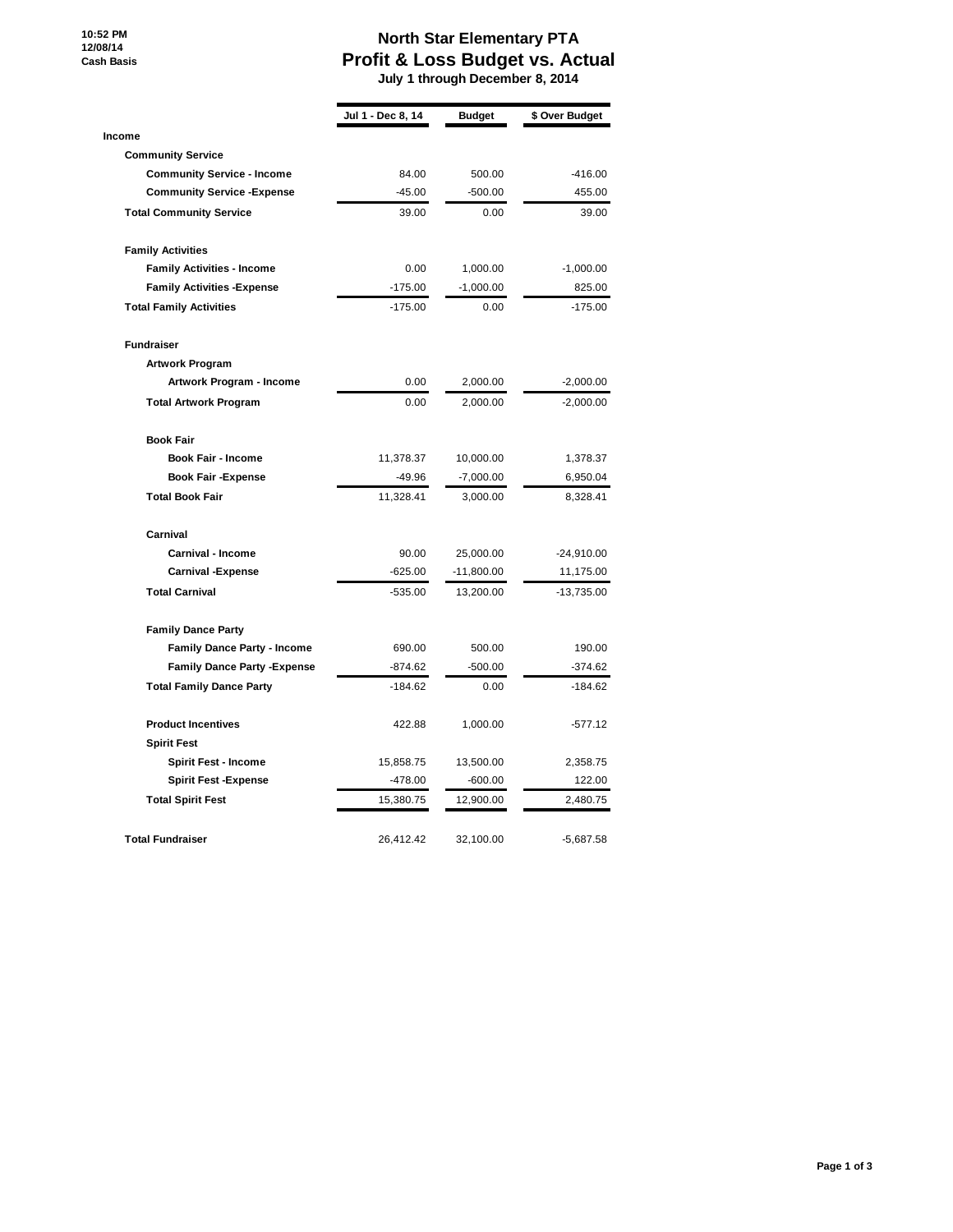**10:52 PM 12/08/14 Cash Basis**

## **North Star Elementary PTA Profit & Loss Budget vs. Actual**

 **July 1 through December 8, 2014**

|                                     | Jul 1 - Dec 8, 14 | <b>Budget</b> | \$ Over Budget |
|-------------------------------------|-------------------|---------------|----------------|
|                                     |                   |               |                |
| <b>Interest Income</b>              | 2.91              | 7.00          | $-4.09$        |
| Membership                          |                   |               |                |
| <b>Membership - Income</b>          | 2,455.00          | 2,800.00      | $-345.00$      |
| <b>Membership-Expense</b>           | $-1,270.75$       | $-1,500.00$   | 229.25         |
| <b>Total Membership</b>             | 1,184.25          | 1,300.00      | $-115.75$      |
| Misc. Income                        | 400.00            | 0.00          | 400.00         |
| <b>Spirit Wear</b>                  |                   |               |                |
| <b>Spirit Wear - Income</b>         | 6,644.00          | 8,000.00      | $-1,356.00$    |
| <b>Spirit Wear -Expense</b>         | $-4,842.22$       | -6,400.00     | 1,557.78       |
| <b>Total Spirit Wear</b>            | 1,801.78          | 1,600.00      | 201.78         |
| <b>Staff Appreciation</b>           |                   |               |                |
| <b>Staff Appreciation - Income</b>  | 763.00            | 750.00        | 13.00          |
| <b>Staff Appreciation - Expense</b> | $-557.53$         | $-2,250.00$   | 1,692.47       |
| <b>Total Staff Appreciation</b>     | 205.47            | $-1,500.00$   | 1,705.47       |
| Yearbook                            |                   |               |                |
| Yearbook - Income                   | 25.00             | 8,550.00      | $-8,525.00$    |
| Yearbook - Expense                  | 0.00              | $-7,500.00$   | 7,500.00       |
| <b>Total Yearbook</b>               | 25.00             | 1,050.00      | $-1,025.00$    |
| <b>Total Income</b>                 | 29,895.83         | 34,557.00     | $-4,661.17$    |
| <b>Expense</b>                      |                   |               |                |
| <b>Academic Competition</b>         |                   |               |                |
| <b>Math Olympiad</b>                | 109.00            | 109.00        | 0.00           |
| <b>National Geography Bee</b>       | 100.00            | 100.00        | 0.00           |
| <b>Spelling Bee</b>                 | 130.00            | 130.00        | 0.00           |
| <b>Stock Market</b>                 | 0.00              | 175.00        | $-175.00$      |
| <b>Total Academic Competition</b>   | 339.00            | 514.00        | $-175.00$      |
| <b>Charitable Assistance</b>        | 125.00            | 500.00        | $-375.00$      |
| Copy/Printing                       | 259.12            | 500.00        | $-240.88$      |
| <b>Family Fitness</b>               | 0.00              | 50.00         | $-50.00$       |
| <b>Field Day</b>                    | 0.00              | 375.00        | $-375.00$      |
| <b>Fifth Grade Activities</b>       | 0.00              | 1,200.00      | $-1,200.00$    |
| <b>Garden Committee</b>             | 540.14            | 500.00        | 40.14          |
| <b>Health and Wellness</b>          | 0.00              | 200.00        | $-200.00$      |
| <b>Instructional Support</b>        | 707.75            | 2,000.00      | $-1,292.25$    |
| Insurance                           | 179.00            | 190.00        | $-11.00$       |
| <b>Post Office</b>                  | 55.30             | 100.00        | $-44.70$       |